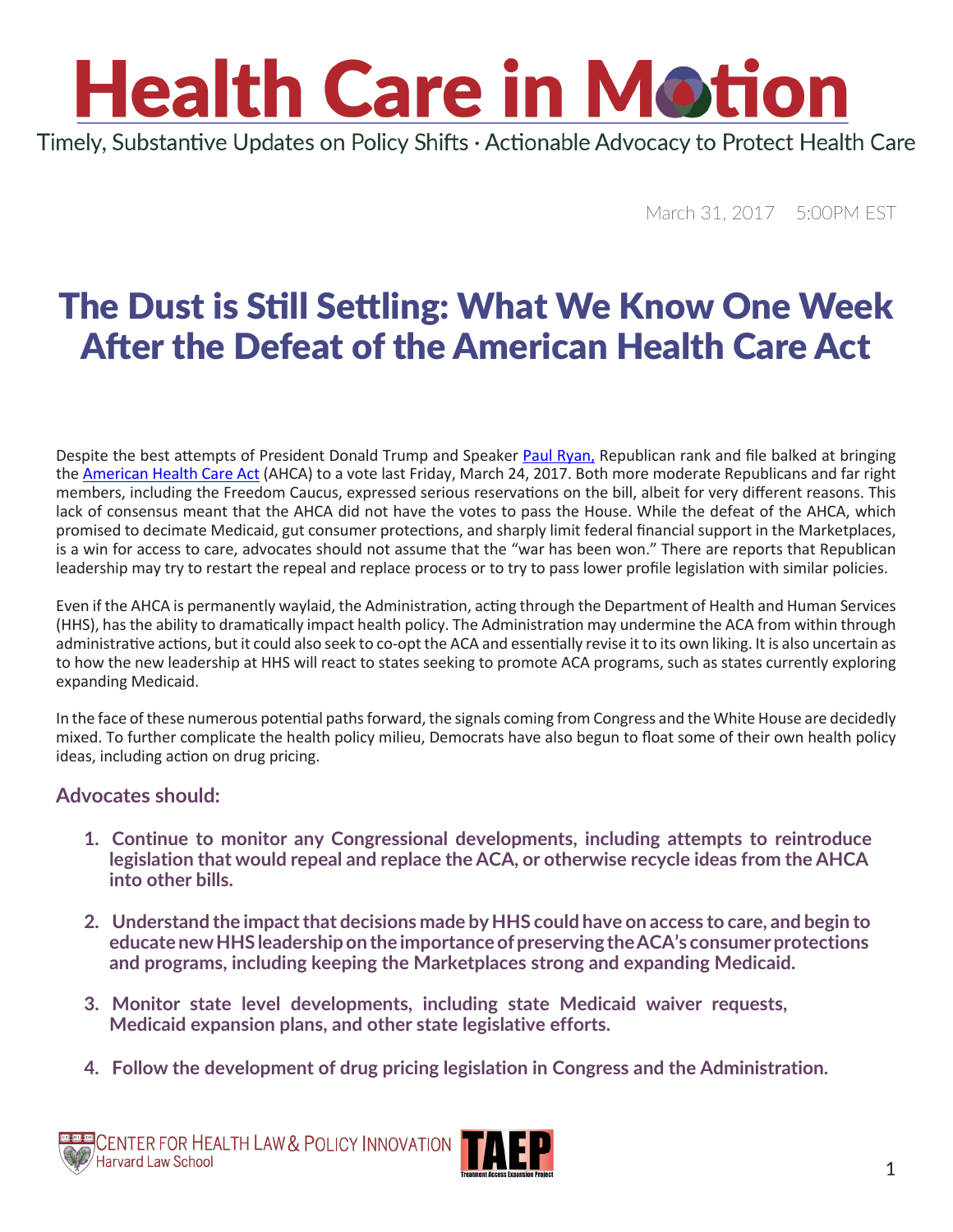# **Health Care in Motion**

#### **Congress Unclear on Next Steps for Health Care**

Although the AHCA appeared to be unpopular with moderate and far right Republican representatives alike, it is possible that Republican leadership will continue to press forward with health care reform. This may either take the form of reviving the repeal and replace effort or using some of the AHCA's ideas in smaller, lower-profile bills over the course of the next several months.

Although after last Friday, the AHCA was widely considered to be completely dead, recent statements by key members of Congress suggest that the repeal and replace effort may be revived. Representative [Greg Walden](https://walden.house.gov/contact-greg) (R-OR), for example guipped that, "some things rise from the dead." Starting on March 29, 2017, reports have leaked that House Republicans are continuing to negotiate on health care reform. The leader of the Freedom Caucus, Representative [Mark Meadows](https://meadows.house.gov/contact) (R-NC), publicly [stated](http://www.vox.com/policy-and-politics/2017/3/30/15115272/freedom-caucus-ahca-framework) that the AHCA is still a potential vehicle for health care reform. This is surprising because Meadows, last Friday, was opposed to the AHCA as still being too similar to the ACA. Leadership, including House Majority Leader [Kevin](https://kevinmccarthy.house.gov/contact) [McCarthy](https://kevinmccarthy.house.gov/contact) and Speaker Ryan, have also stated that discussion continues, and that the plan is still to repeal and replace the Affordable Care Act (ACA), although no timelines were given for that process. It is unclear how serious these continued discussions are, or if they will be sidetracked so that Congress can focus on tax reform. There have been considerable competing back-and-forth comments from Congressmen and representatives of the Administration regarding whether the repeal effort has, or has not, drawn to a close. Advocates should continue to educate their elected representatives on the impact that the AHCA could have on access to care and monitor Congress closely for signs of renewed interest in health reform.

Another potential concern is that many of the policies in the AHCA that reduced access to care will be recycled in future legislation over the next several years. Many of the ideas espoused in the various drafts of the AHCA, such as eliminating essential health benefits and actuarial value requirements and moving Medicaid to a per capita or block grant funding structure, remain popular among the Republican Party. It is likely that these policies will be included in future legislation, especially with the [perception](http://www.vox.com/policy-and-politics/2017/3/28/15098740/gop-ahca-paul-ryan-comeback) that the ACA needs "fixing." Advocates should not assume that health care changes will come only in the form of a single massive health care bill. Instead, advocates should make sure to continue to monitor Congressional developments and remain committed to being vocal on proposed legislation that could limit access to care.

#### **Administration Faced with Many Options, With Significant Potential Impact on Access to Care**

Although the Administration cannot repeal the ACA on its own, its choices can have a [dramatic impact](http://www.politico.com/agenda/story/2016/11/big-areas-tom-price-change-policy-hhs-000247) on the continued success of the ACA and access to care for vulnerable individuals. After the defeat of the AHCA, President Trump [stated](https://www.whitehouse.gov/the-press-office/2017/03/24/remarks-president-trump-health-care-bill) that "the best thing we can do, politically speaking, is let Obamacare explode." It is possible that HHS, helmed by Secretary Tom Price, himself a former prominent critic of the ACA, will consciously pursue policies that will undermine the ACA and access to care.

On the private insurance side, HHS holds the future of the Marketplaces in its hands. For example, HHS must decide whether to aggressively recruit insurers to sell in Marketplaces that have recently been emptying out. It will also have to decide whether or not to continue paying for cost sharing reduction subsidies, which many people living with chronic illnesses and disabilities rely upon to make their care affordable. House Republicans previously [filed suit](http://www.cnbc.com/2017/03/28/lingering-obamacare-court-cases-are-troubling-insurers.html), arguing that these subsidies are illegal, which the Obama Administration chose to litigate. It is unclear if the Trump Administration will continue the litigation, although Ryan recently [indicated](https://www.nytimes.com/2017/03/30/us/politics/health-insurance-republicans.html) that Congress would fund these subsidies until the litigation was resolved. If the Administration declines to continue these subsidies, it would have major ramifications on the ACA's continued tenability. Even something as simple as the [number of ads](http://content.healthaffairs.org/content/early/2017/03/13/hlthaff.2016.1440#aff-1) HHS chooses to run for 2018 enrollment will have an impact on the number of Americans who enroll and have meaningful access to care. It is possible that under Price's leadership, the Marketplaces, which are currently [stable](https://www.nytimes.com/2017/03/24/upshot/trumps-choice-on-obamacare-sabotage-or-co-opt.html?_r=0) in most areas, will wither.



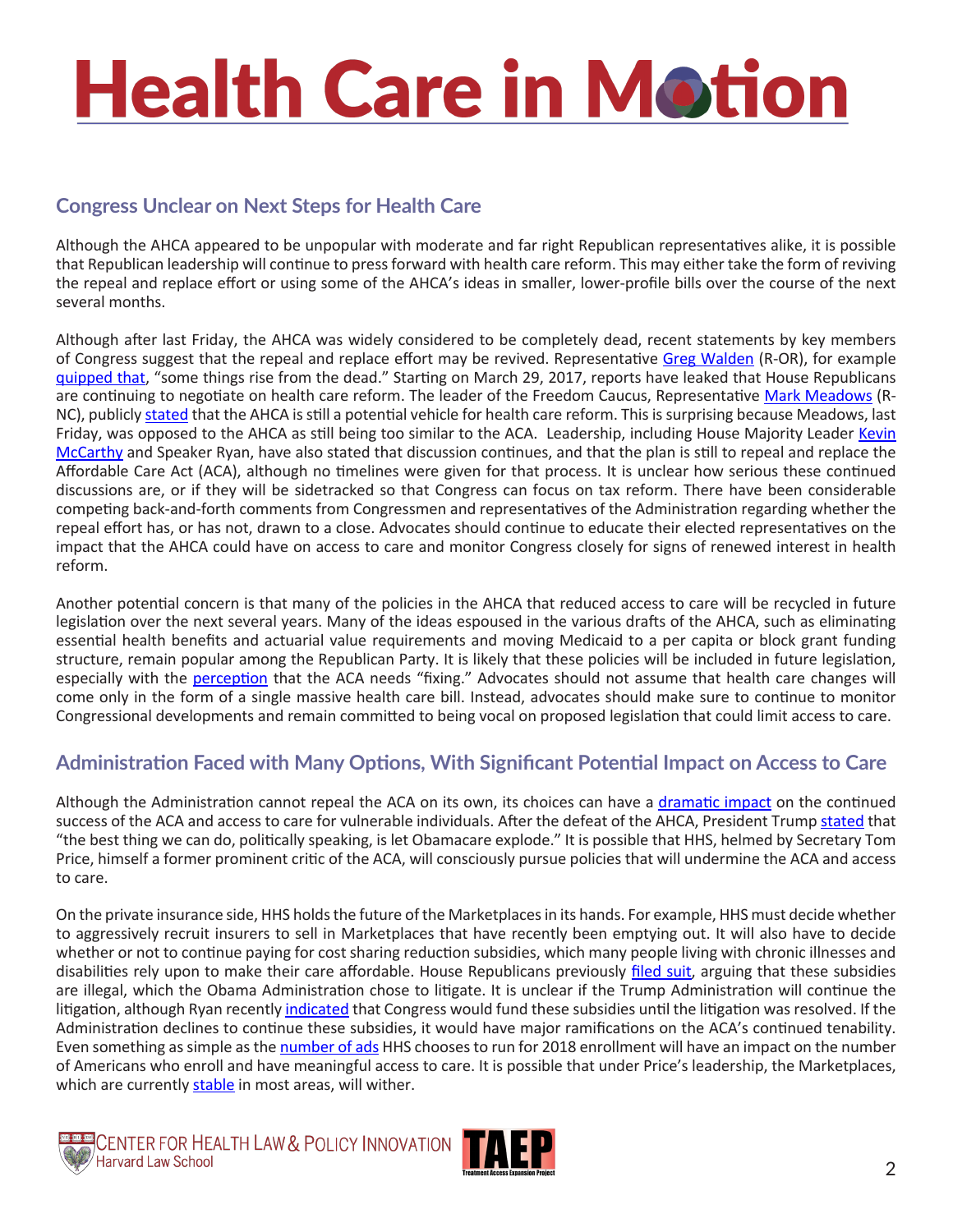## **Health Care in Motion**

The Administration will also have a substantial impact on Medicaid, through HHS and the Centers for Medicare and Medicaid Services (CMS). Price and CMS Administrator Seema Verma recently issued a [letter](https://www.hhs.gov/sites/default/files/sec-price-admin-verma-ltr.pdf) encouraging states to apply for 1115 waivers, which allow them to creatively modify their Medicaid programs. Some states could use this opportunity to submit 1115 waivers that would set up barriers to enrollment in their Medicaid programs, or limit the benefits enrollees are entitled to. Under the Obama Administration, HHS acted as a backstop, preventing states from implementing policies that would undermine access to care in their Medicaid programs. Administrator Verma, however, is a champion of Medicaid policies that could reduce access to care, such as work requirements. Furthermore, some of the [18 states](http://www.vox.com/policy-and-politics/2017/3/29/15072636/medicaid-expansion-florida-texas-ahca-obamacare-repeal) that have still not expanded Medicaid, such as Georgia, are beginning to express interest in doing so post-AHCA. It is unclear how supportive the new leadership at HHS will be of these attempts to expand, or if they will throw up administrative roadblocks to slow or stop expansion.

Because of the potential risk to the ACA and access to care, advocates should monitor developments at HHS closely. Advocates should work to establish relationships with new HHS leadership to better educate them on the importance of the strong consumer protections and financial supports for access to care programs. Advocates should also closely monitor and be involved with any waivers drafted by their states before they are submitted to CMS. Advocates in states considering Medicaid expansion should work with their state leaders to educate HHS on the importance of being supportive of expansion efforts.

#### **Democrats Introduce Legislation Targeting Drug Pricing**

In the midst of Republican in-fighting, Democrats have sought to advance health policy proposals that, while opposed in traditional Republican circles, could elicit interest from the Trump Administration. Democrats in the House and Senate have introduced identical bills aimed at combatting the high price of prescription drugs. The "[Improving Access to Affordable](https://www.baldwin.senate.gov/imo/media/doc/Improving Access to Affordable Prescription Drugs Act.pdf)  [Prescription Drug Act,](https://www.baldwin.senate.gov/imo/media/doc/Improving Access to Affordable Prescription Drugs Act.pdf)" proposes allowing foreign importation of prescription drugs as well as authorizing HHS to negotiate prescription drug prices with manufacturers, among other changes to America's drug pricing system. While traditional Republicans are strongly opposed to these proposals, Democrats are hoping that President Trump's campaign promises around drug prices could entice the Administration's support.

During his campaign, President Trump proposed forcing drug manufacturers to bid for the right to sell their products to Medicare. Since taking office, President Trump has continued to be vocal about taking steps to reduce the cost of prescription drugs. Within the first week of his presidency, his press secretary, Sean Spicer, [confirmed](https://www.nytimes.com/2017/01/23/health/the-fight-trump-faces-over-drug-prices.html) that this issue will be an Administration priority. On March 7, 2017, Trump reaffirmed his commitment to this issue, [tweeting](https://twitter.com/realDonaldTrump/status/839110000870109184) "I am working on a new system where there will be competition in the Drug Industry. Pricing for the American people will come way down!" Further, on [March 8, 2017,](http://www.npr.org/sections/health-shots/2017/03/08/519306444/trump-dems-look-for-common-ground-on-drug-prices) President Trump, along with Secretary of Health & Human Services, Tom Price, met with Representatives [Elijah Cummings](https://cummings.house.gov/contact) (D-MD) and [Peter Welch](https://welch.house.gov/contact) (D-VT) to discuss ways to combat high drug prices. Cummings stated that the President was enthusiastic about tackling the issue and working in a bipartisan manner and Trump [tweeted](https://twitter.com/realDonaldTrump/status/839624377826230272) that it was a "Great Discussion!" Democrats may be looking to capitalize on this potential area of agreement to push for action on prescription drug pricing.

While prescription drugs represent approximately 10% of all health spending, drug pricing is one of the drivers of increases in health care spending. For example, according to Massachusetts's [Center for Health Information and Analysis](http://www.mass.gov/anf/budget-taxes-and-procurement/oversight-agencies/health-policy-commission/publications/2016-cost-trends-report.pdf), in 2015 total health care spending in that state increased 4.1% to \$57.4 billion. Prescription drug spending of \$8.1 billion accounted for 36% of the overall growth in health care spending. Spending on new branded drugs is a major driver of pharmaceutical spending. For example, in 2014 and 2015 [spending on brands](http://www.imshealth.com/en/thought-leadership/quintilesims-institute/reports/medicines-use-and-spending-in-the-us-a-review-of-2015-and-outlook-to-2020) launched within the past 24 months more than tripled relative to the 2013 spending level. In response to these spending increases, [3 out of 4 Americans](http://kff.org/health-costs/poll-finding/kaiser-health-tracking-poll-june-2015/) have called the cost of prescription drugs unreasonable.